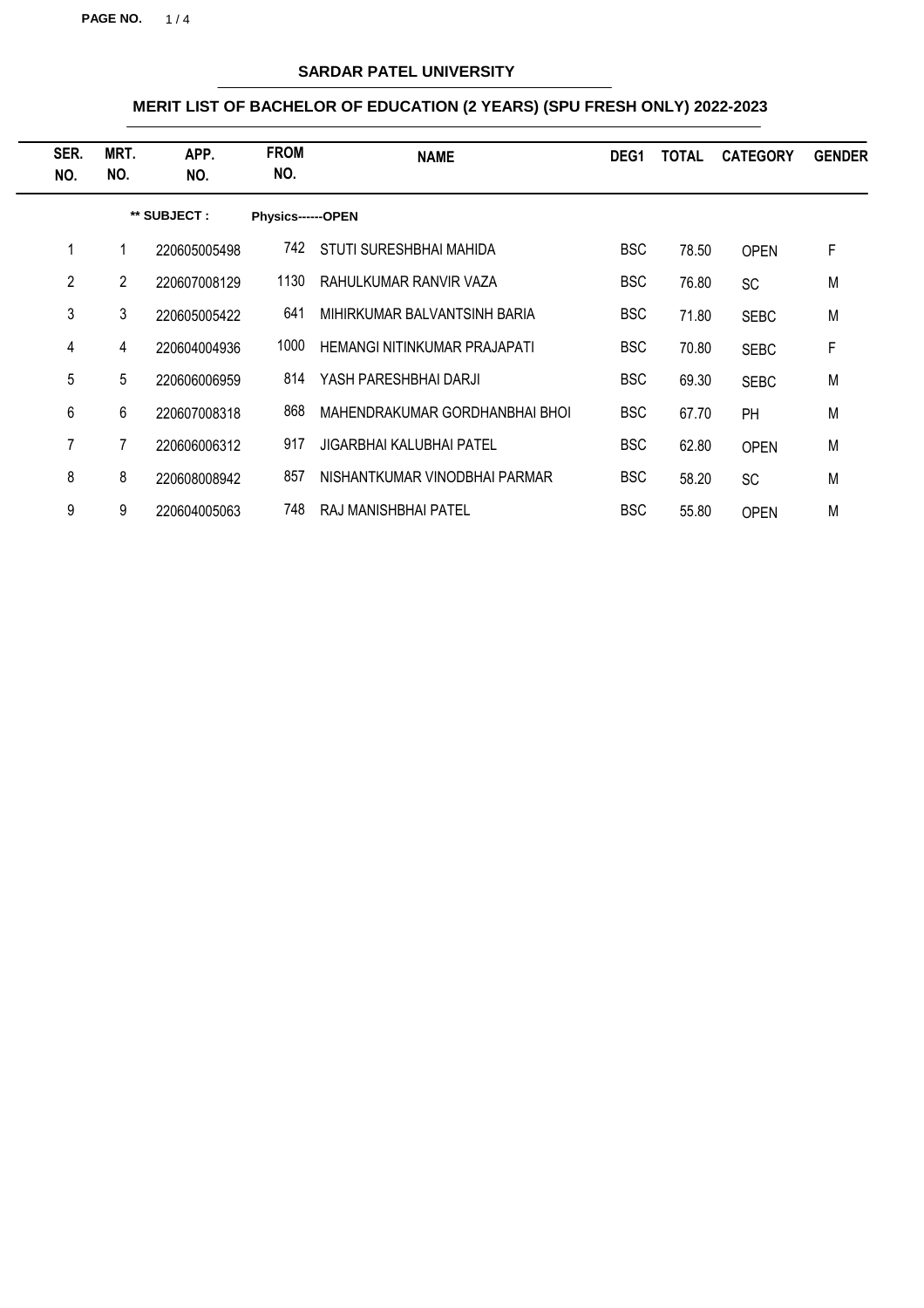**PAGE NO.** 2 / 4

## **SARDAR PATEL UNIVERSITY**

| SER.<br>NO. | MRT.<br>NO. | APP.<br>NO.  | <b>FROM</b><br>NO.     | <b>NAME</b>                   | DEG <sub>1</sub> | <b>TOTAL</b> | <b>CATEGORY</b> | <b>GENDER</b> |
|-------------|-------------|--------------|------------------------|-------------------------------|------------------|--------------|-----------------|---------------|
|             |             | ** SUBJECT : | <b>Physics------SC</b> |                               |                  |              |                 |               |
|             | 2           | 220607008129 | 1130                   | RAHULKUMAR RANVIR VAZA        | <b>BSC</b>       | 76.80        | <b>SC</b>       | M             |
| 2           | 8           | 220608008942 | 857                    | NISHANTKUMAR VINODBHAI PARMAR | <b>BSC</b>       | 58.20        | <b>SC</b>       | M             |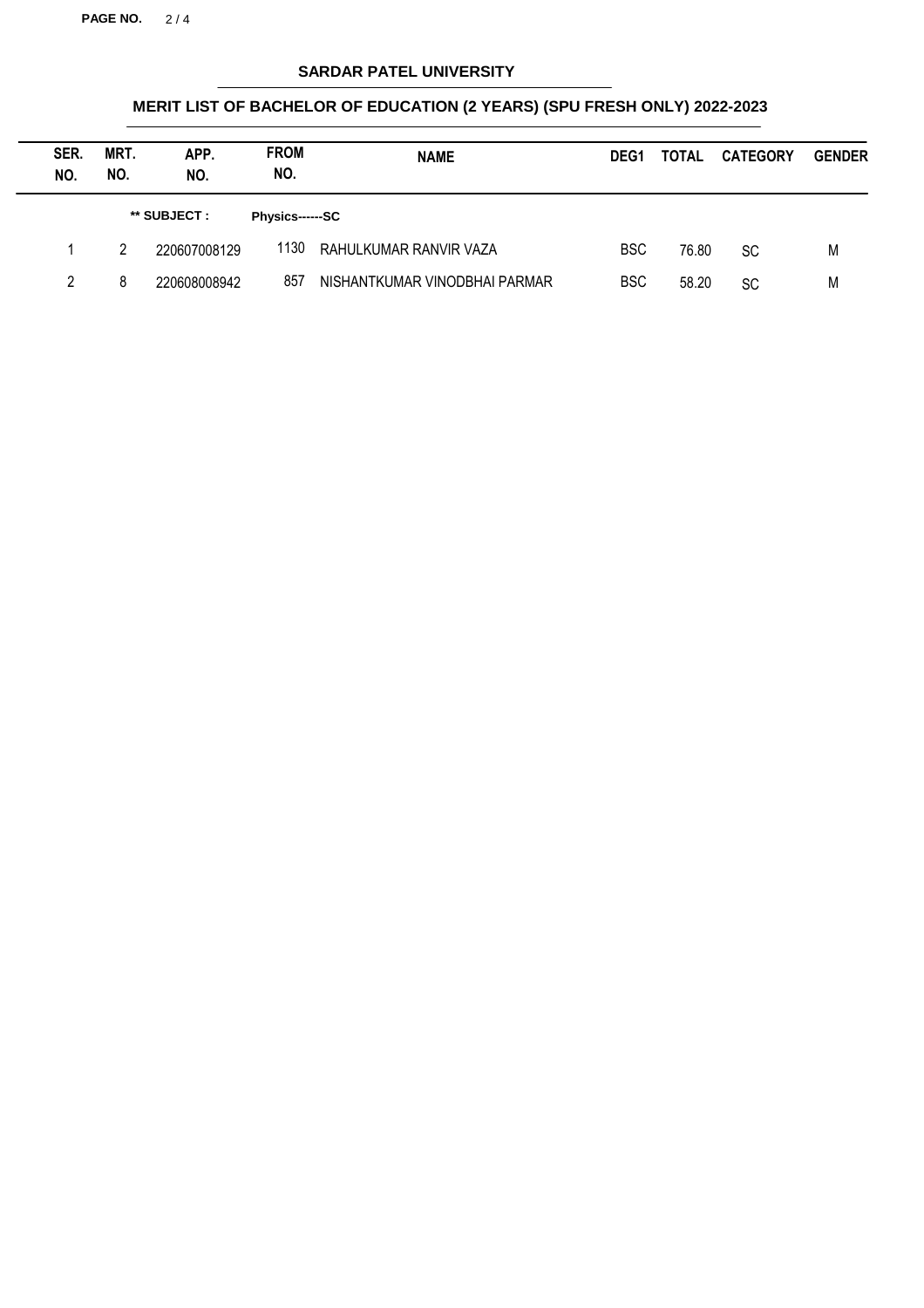**PAGE NO.** 3 / 4

## **SARDAR PATEL UNIVERSITY**

| SER.<br>NO. | MRT.<br>NO. | APP.<br>NO.  | <b>FROM</b><br>NO. | <b>NAME</b>                  | DEG <sub>1</sub> | <b>TOTAL</b> | <b>CATEGORY</b> | <b>GENDER</b> |
|-------------|-------------|--------------|--------------------|------------------------------|------------------|--------------|-----------------|---------------|
|             |             | ** SUBJECT : | Physics------SEBC  |                              |                  |              |                 |               |
|             | 3           | 220605005422 | 641                | MIHIRKUMAR BALVANTSINH BARIA | <b>BSC</b>       | 71.80        | <b>SEBC</b>     | M             |
| 2           | 4           | 220604004936 | 1000               | HEMANGI NITINKUMAR PRAJAPATI | <b>BSC</b>       | 70.80        | <b>SEBC</b>     | F             |
| 3           | 5           | 220606006959 | 814                | YASH PARESHBHAI DARJI        | <b>BSC</b>       | 69.30        | <b>SEBC</b>     | M             |